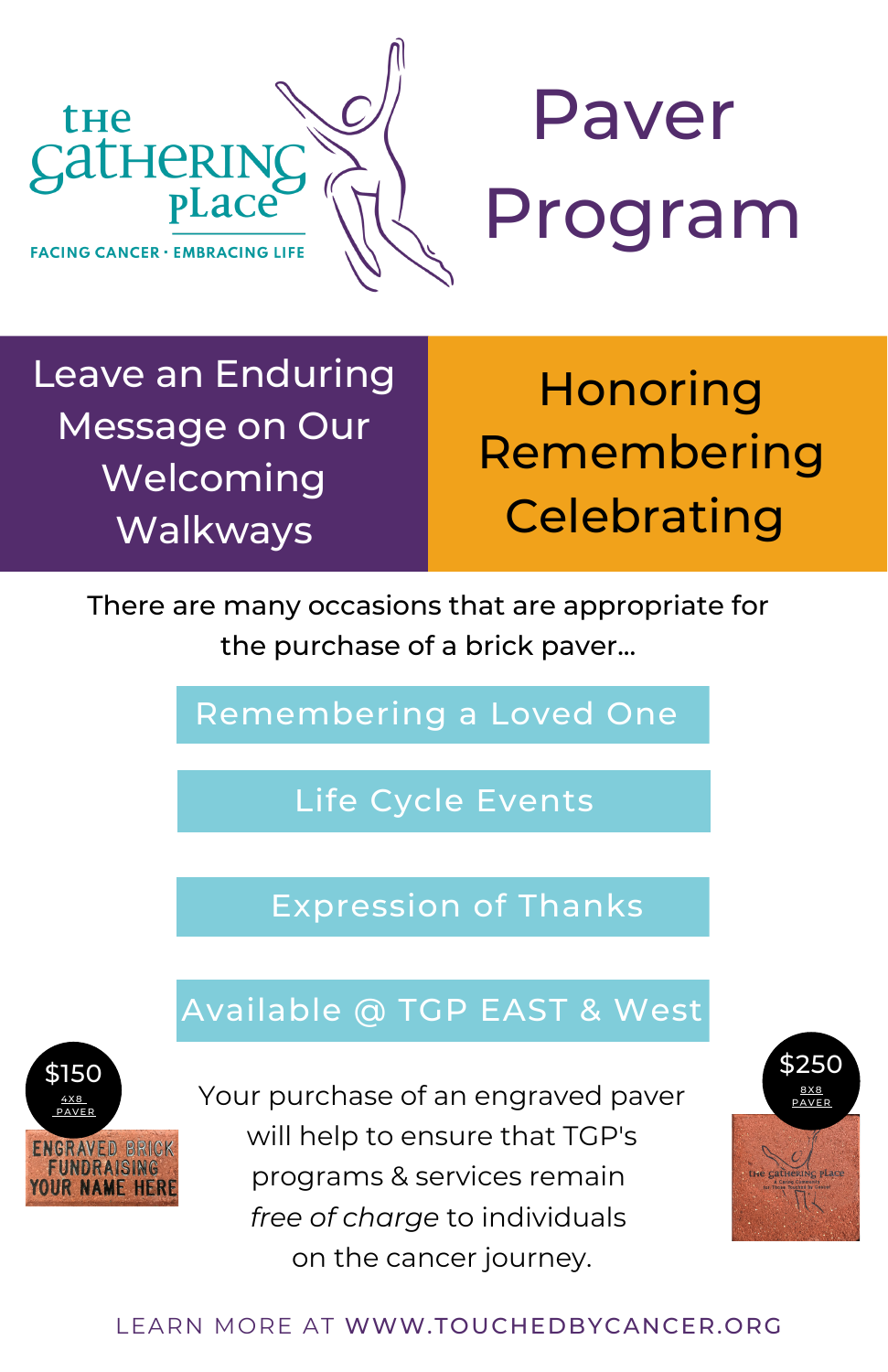## Order Form

| Below is the order form to be completed and sent to The Gathering Place.                                                                                                                                 | One order form needs to be completed for<br>each paver you would like to purchase. |                                                                                                                                                    |                                                         |  |  |  |  |
|----------------------------------------------------------------------------------------------------------------------------------------------------------------------------------------------------------|------------------------------------------------------------------------------------|----------------------------------------------------------------------------------------------------------------------------------------------------|---------------------------------------------------------|--|--|--|--|
|                                                                                                                                                                                                          |                                                                                    | $\Box$ I would like to purchase ______ 4x8 paver at TGP East \$150 each<br>$\Box$ I would like to purchase ______ 4x8 paver at TGP West \$150 each |                                                         |  |  |  |  |
|                                                                                                                                                                                                          |                                                                                    |                                                                                                                                                    | Total number of Pavers: _______ Total Cost: \$_________ |  |  |  |  |
| <b>Please Print</b>                                                                                                                                                                                      |                                                                                    |                                                                                                                                                    |                                                         |  |  |  |  |
|                                                                                                                                                                                                          |                                                                                    |                                                                                                                                                    |                                                         |  |  |  |  |
|                                                                                                                                                                                                          |                                                                                    |                                                                                                                                                    |                                                         |  |  |  |  |
|                                                                                                                                                                                                          |                                                                                    |                                                                                                                                                    |                                                         |  |  |  |  |
| I have enclosed a check payable to The Gathering Place                                                                                                                                                   |                                                                                    |                                                                                                                                                    |                                                         |  |  |  |  |
| Please charge my credit card                                                                                                                                                                             |                                                                                    |                                                                                                                                                    |                                                         |  |  |  |  |
|                                                                                                                                                                                                          |                                                                                    |                                                                                                                                                    |                                                         |  |  |  |  |
| Credit Card Number:<br>Credit Card Number:                                                                                                                                                               |                                                                                    |                                                                                                                                                    |                                                         |  |  |  |  |
| Expiration Date: CW: CW:                                                                                                                                                                                 |                                                                                    |                                                                                                                                                    |                                                         |  |  |  |  |
| Please fill out the blocks below include punctuation and spacing. Pavers are<br>engraved with the text centered and characters in upper and lower case.                                                  |                                                                                    |                                                                                                                                                    |                                                         |  |  |  |  |
| Please print <b>EXACTLY</b> how you would like the paver engraved. Each<br>paver has room for a maximum of 20 characters per line. Please<br>note that spaces and punctuation are considered characters. |                                                                                    |                                                                                                                                                    |                                                         |  |  |  |  |
|                                                                                                                                                                                                          |                                                                                    | Text for 4 x 8 paver                                                                                                                               |                                                         |  |  |  |  |
|                                                                                                                                                                                                          |                                                                                    |                                                                                                                                                    |                                                         |  |  |  |  |
|                                                                                                                                                                                                          |                                                                                    |                                                                                                                                                    |                                                         |  |  |  |  |
|                                                                                                                                                                                                          | Please return completed form to:                                                   |                                                                                                                                                    |                                                         |  |  |  |  |
|                                                                                                                                                                                                          | Maureen Paez at paez@touchedbycancer.org                                           |                                                                                                                                                    |                                                         |  |  |  |  |

or

The Gathering Place, 23300 Commerce Park, Beachwood, OH 44122